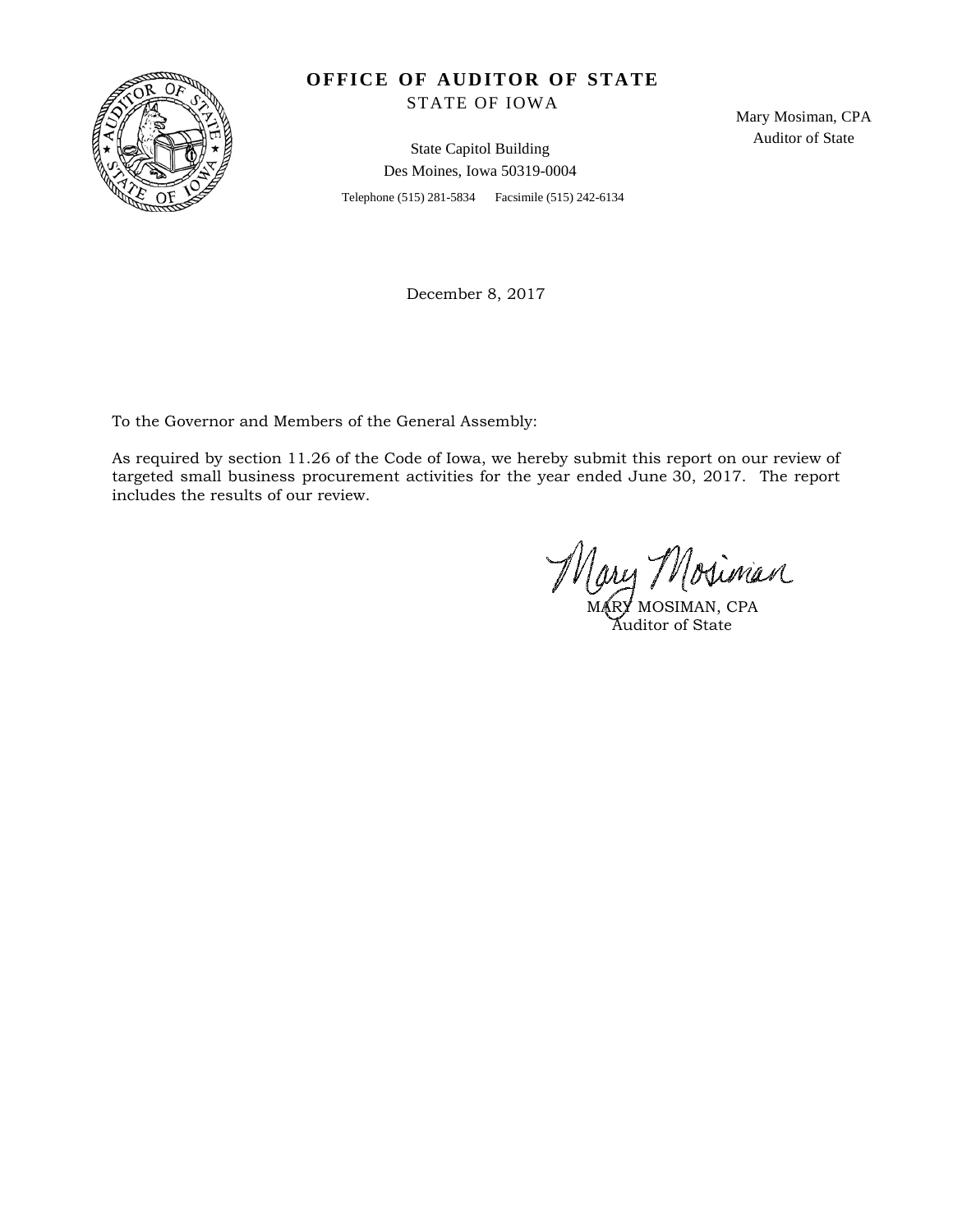## **Report on Targeted Small Business Procurement Goals**

### **Introduction**

Section 11.26 of the Code of Iowa requires the Auditor of State to annually conduct a review of whether state agencies are meeting their goal for procurement activities and compliance with the forty-eight hour notice provision included in sections 73.15 through 73.21 of the Code of Iowa.

#### **Background**

On December 8, 2006, the Targeted Small Business (TSB) Task Force presented six recommendations to Governor Vilsack to improve the TSB program. These recommendations were included in HF 890, which was signed by Governor Culver on May 22, 2007.

### **Establishment of Procurement Goals**

Section 73.16 of the Code of Iowa requires the Director of each state agency or department of state government (state agency) having purchasing authority, in cooperation with the TSB Marketing and Compliance Manager of the Iowa Economic Development Authority (IEDA), to establish a procurement goal for certified targeted small businesses each fiscal year. The procurement goal shall include the procurement of goods and services, including construction but excluding utility services. The goal shall be stated in terms of a dollar amount and at a level exceeding the procurement levels from certified targeted small businesses during the previous fiscal year.

Section 73.16(2) of the Code of Iowa also specifies an additional goal to procure at least 40% of the total value of anticipated TSB procurements of goods and services from minority-owned businesses, 40% from female-owned businesses and 40% from service-disabled veteran-owned businesses that are targeted small businesses. This additional goal was not established for the year ended June 30, 2017 (FY 2017).

Procurement goals are established through phone conversations and e-mails between the TSB Marketing and Compliance Manager and the state agency designee. The TSB procurement goal and the state agencies concurrence with the goal is documented in the Quarterly Reports sent to the TSB Marketing and Compliance Manager.

Four of 71 state agencies did not set a TSB procurement goal. Of the 67 state agencies which established TSB procurement goals, 27 did not set FY 2017 TSB procurement goals greater than their FY 2016 actual TSB spending. However, for 8 of these 27 state agencies, FY 2017 actual TSB spending exceeded the FY 2016 actual TSB spending. As required by section 73.16 of the Code of Iowa, procurement goals for state agencies are to be established at a level which exceeds the procurement level during the previous fiscal year.

## **Reporting Actual TSB Spending**

State agencies with an established TSB procurement goal are required to report the dollar amount of purchases from certified targeted small businesses to the TSB Marketing and Compliance Manager on a quarterly basis within 15 business days following the end of the calendar quarter.

The State Agencies Report summarizes FY 2017 actual TSB spending compared to the respective FY 2017 TSB procurement goals reported to the IEDA. 15 of 71 state agencies did not submit all required quarterly reports on a timely basis. In addition, 1 of 71 state agencies did not submit any required quarterly reports.

Although 33 of the 71 state agencies did not meet their FY 2017 TSB procurement goals, total FY 2017 actual TSB spending exceeded total FY 2017 TSB procurement goals by approximately \$4,803,500.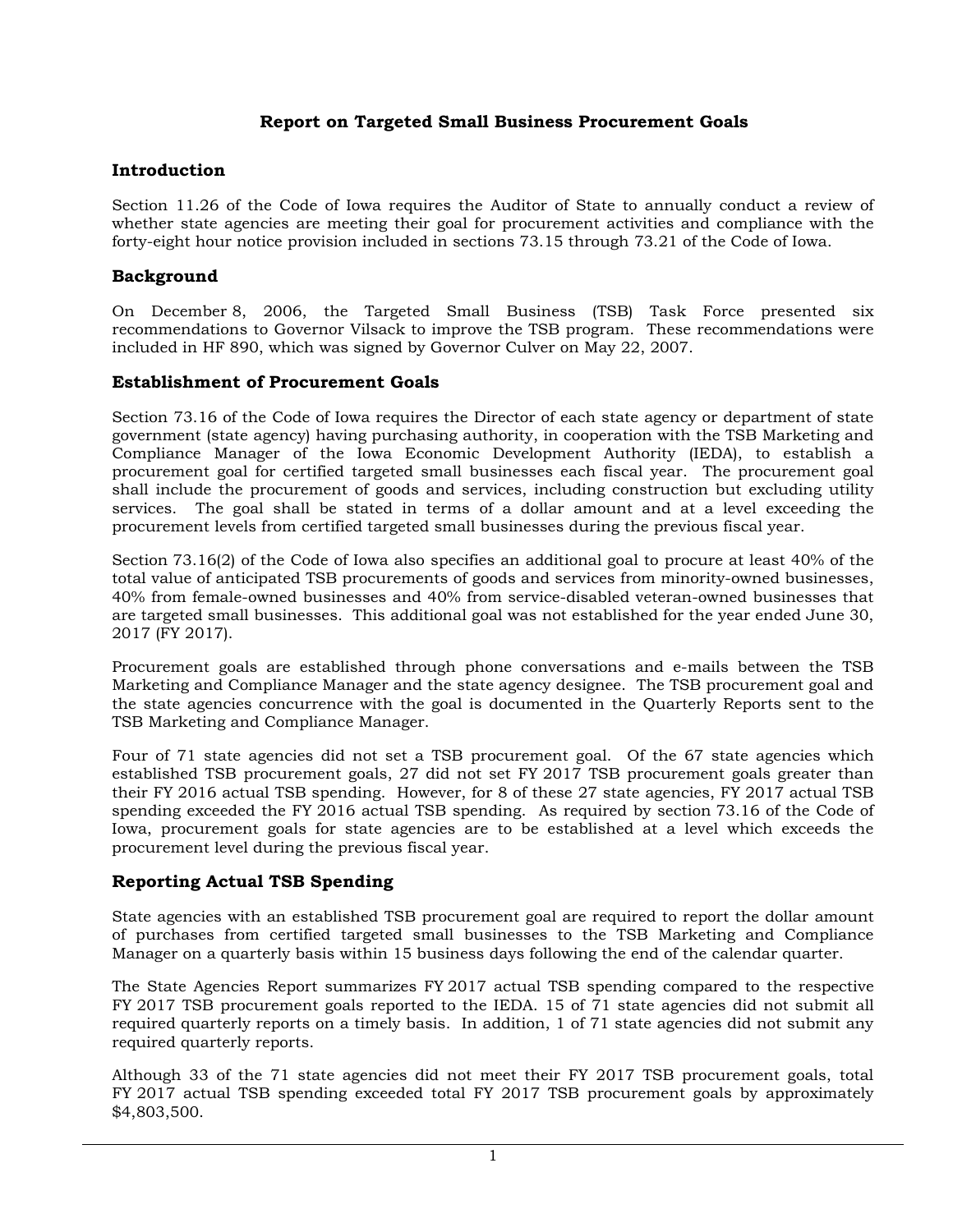The IEDA should continue to work with state agencies to establish procurement goals in compliance with the Code of Iowa and ensure all required quarterly reports are submitted to the IEDA.

## **Notification of Bids**

Section 73.16 of the Code of Iowa requires each state agency having purchasing authority to issue electronic bid notices for distribution to the TSB internet site 48 hours prior to the issuance of bid notices to all vendors. The IEDA has established the TSB internet site on which state agencies post requests for bids. Bid notices are to be posted on the Iowa Department of Administrative Services (DAS) internet site or the state agency's own internet site at least 48 hours later.

Section 262.34A(2) of the Code of Iowa includes language which exempts the Board of Regents from the 48 hour notification requirement.

### **Recommendations to State Agencies**

Recommendations to address the specific issues noted above will be included in the Report of Recommendations for the respective state agencies for the year ended June 30, 2017.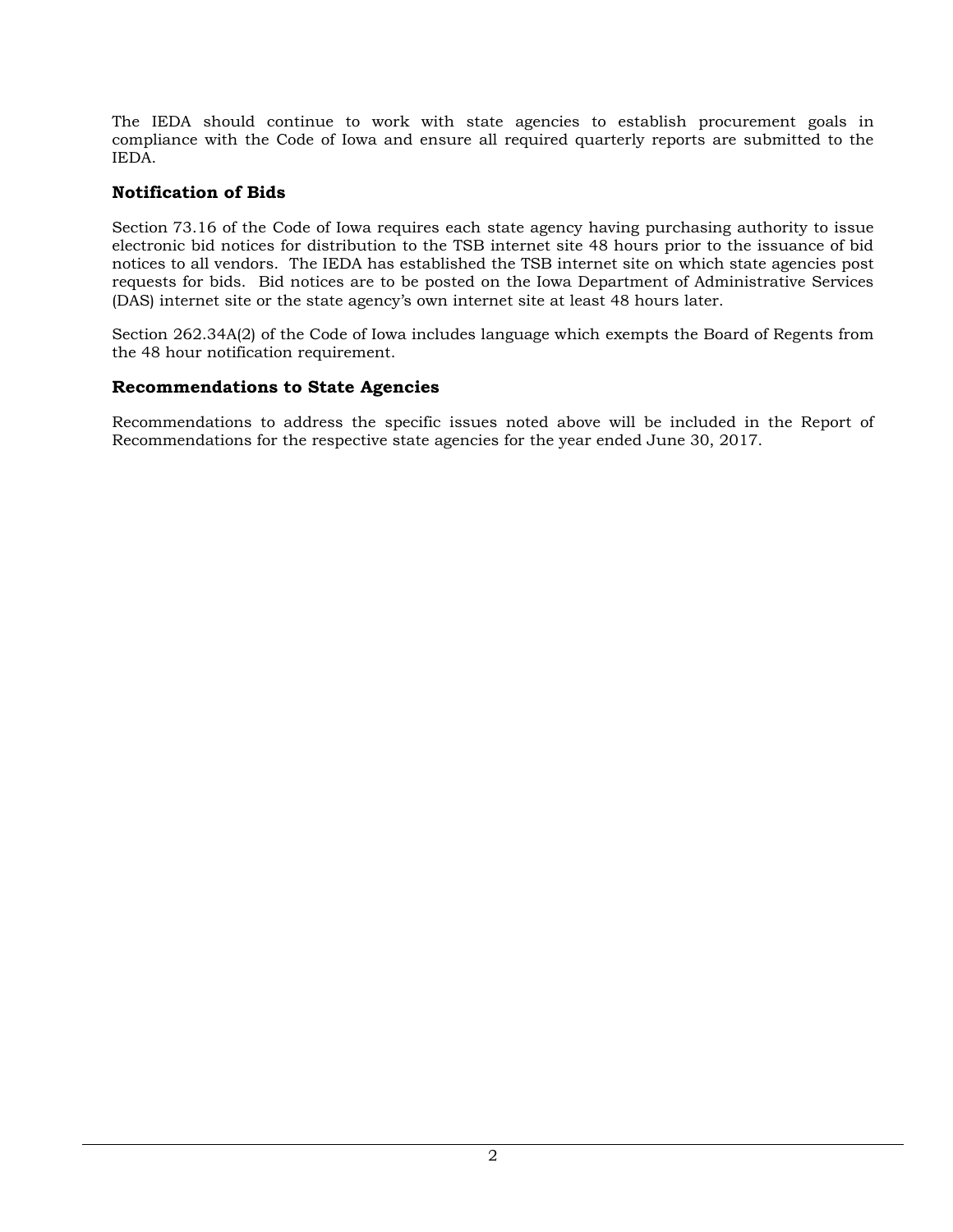# **State Agencies Report**

# **Year ended June 30, 2017**

|                |                                                             |            | FY 2016                 |    | FY 2017                 | FY 2017                | FY 2017                     |                  |
|----------------|-------------------------------------------------------------|------------|-------------------------|----|-------------------------|------------------------|-----------------------------|------------------|
|                |                                                             |            | <b>Actual Targeted</b>  |    | <b>Targeted Small</b>   | <b>Actual Targeted</b> | Actual                      | FY 2017          |
|                |                                                             |            | <b>Small Business</b>   |    | <b>Business</b>         | <b>Small Business</b>  | Spending                    | <b>Actual As</b> |
|                |                                                             |            | Spending                |    | Procurement             | Spending               | Over (Under)                | a % of           |
| No.            | <b>State Agency</b>                                         | Agency #   | Reported                |    | Goal                    | Reported               | Goal                        | Goal             |
| 1              | <b>Administrative Services</b>                              | 005        | \$.<br>207,019.79       |    | Ś<br>100,000.00         | \$<br>100,229.38       | Ŝ.<br>229.38                | 100%             |
| $\overline{2}$ | <b>Agriculture and Land Stewardship</b>                     | 009        | 496,213.57              |    | 250.000.00              | 293,416.56             | 43,416.56                   | 117%             |
| 3              | <b>Attorney General</b>                                     | 112 & 114  | 91,064.15               |    | 91,100.00               | 77,009.76              | (14,090.24)                 | 85%              |
| 4              | <b>Auditor of State</b>                                     | 126        | 27,244.36               |    | 27,244.00               | 326.00                 | (26,918.00)                 | 1%               |
| 5              | <b>Blind</b>                                                | 131        | 49,673.74               |    | 35,000.00               | 5,633.00               | (29, 367.00)                | 16%              |
| 6              | <b>Ethics and Campaign Disclosure</b>                       | 140        | 273.00                  |    | 275.00                  | 90.50                  | (184.50)                    | 33%              |
| $\overline{7}$ | <b>Civil Rights</b>                                         | 167        | 4,618.65                |    | 14,000.00               | 13,859.18              | (140.82)                    | 99%              |
| 8              | <b>Chief Information Officer</b>                            | 185        | 132,694.27              |    | 150,000.00              | 215,513.51             | 65,513.51                   | 144%             |
| 9              | <b>Commerce - Alcoholic Beverages</b>                       | 212        | 147,536.89              |    | 100,000.00              | 5,407.60               | (94, 592.40)                | 5%               |
| 10             | <b>Commerce - Banking, Licensing</b>                        | 213 & 217  | 89,863.36               |    | 90,000.00               | 975.00                 | (89,025.00)                 | 1%               |
| 11             | <b>Commerce - Credit Union</b>                              | 214        | 609.00                  |    | 525.00                  |                        | (525.00)                    | 0%               |
| 12             | Commerce - Insurance                                        | 216        | 61,831.02               |    | 51,000.00               | 11,981.85              | (39, 018.15)                | 23%              |
| 13             | <b>Commerce - Utilities</b>                                 | 219        | 296,657.84              |    | 255,000.00              | 257,187.59             | 2,187.59                    | 101%             |
| 14             | <b>Corrections - Central Office</b>                         | 238        |                         |    | 500.00                  | 87.00                  | (413.00)                    | 17%              |
| 15             | <b>Corrections - Fort Madison</b>                           | 242        | 140,834.82              |    | 99,165.00               | 204,679.20             | 105,514.20                  | 206%             |
| 16             | <b>Corrections - Anamosa</b>                                | 243        | 85,304.30               |    | 85,500.00               | 29,362.11              | (56, 137.89)                | 34%              |
| 17             | <b>Corrections - Oakdale Medical</b>                        |            |                         |    |                         |                        |                             |                  |
|                | and Classification Center                                   | 244        | 36,488.78               |    | 37,000.00               | 50,510.31              | 13,510.31                   | 137%             |
| 18             | <b>Corrections - Newton</b>                                 | 245        | 86,246.87               |    | 58,000.00               | 102,000.70             | 44,000.70                   | 176%             |
| 19             | <b>Corrections - Mt. Pleasant</b>                           | 246        | 6,916.58                |    | 7,010.00                | 9,289.88               | 2,279.88                    | 133%             |
| 20             | <b>Corrections - Rockwell City</b>                          | 247        | 16,118.34               |    | 16,120.00               | 6,345.00               | (9,775.00)                  | 39%              |
| 21             | <b>Corrections - Clarinda</b>                               | 248        | 25,380.40               |    | 12,500.00               | 43,735.03              | 31,235.03                   | 350%             |
| 22             | <b>Corrections - Mitchellville</b>                          | 249        | 8,014.70                |    | 6,500.00                | 87,058.98              | 80,558.98                   | 1339%            |
| 23             | <b>Corrections - Prison Industries</b>                      | 250        | 54,032.70               |    | 55,000.00               | 31,389.86              | (23, 610.14)                | 57%              |
| 24             | <b>Corrections - Fort Dodge</b>                             | 252        | 25,283.82               |    | 46,000.00               | 104,910.94             | 58,910.94                   |                  |
| 25             |                                                             | 259 & 265  |                         |    | 45,000.00               | 45,699.25              | 699.25                      | 228%             |
| 26             | <b>Cultural Affairs</b><br><b>Iowa Economic Development</b> | 269, 275   | 44,162.71               |    |                         |                        |                             | 102%             |
|                | Authority                                                   | & 301      | 37,380.35               | NG |                         | 1,285.20               | 1,285.20                    | <b>NG</b>        |
| 27             | <b>Iowa Finance Authority</b>                               | 270        | 87,617.19               |    | 75,000.00               | 85,189.73              | 10,189.73                   | 114%             |
| 28             | <b>Education</b>                                            | 282        | 155,897.96              |    | 213,000.00              | 83,563.20              | (129, 436.80)               | 39%              |
| 29             | Vocational Rehabilitation                                   | 283        | 100,020.12              |    | 175,010.00              | 201,059.05             | 26,049.05                   | 115%             |
| 30             | <b>College Aid Commission</b>                               | 284        | 38,452.51               |    | 45,000.00               | 9,516.65               | (35, 483.35)                | 21%              |
| 31             | <b>Iowa Public Television</b>                               | 285        | 98,067.27               |    | 98,100.00               | 89,973.99              | (8, 126.01)                 | 92%              |
| 32             | Aging                                                       | 297        | 61,769.25               |    | 45,770.00               | 23,649.54              | (22, 120.46)                | 52%              |
| 33             | <b>Workforce Development</b>                                | 309        | 584,982.96              |    | 155,050.00              | 95,771.22              | (59, 278.78)                | 62%              |
| 34             | <b>General Services Capitals</b>                            | 335        | 14,026.42               |    | 10,000.00               | 58,264.42              | 48,264.42                   |                  |
| 35             | ICN                                                         | 336        | 306,141.12              |    | 310,000.00              | 144,620.87             | (165, 379.13)               | 583%             |
| 36             | Governor                                                    | 350        | 248.65                  |    | 250.00                  | 5,909.48               | 5,659.48                    | 47%<br>2364%     |
|                |                                                             | 379        |                         |    |                         |                        |                             |                  |
| 37             | <b>Human Rights</b>                                         |            | 46,303.46               |    | 23,750.00               | 25,750.92              | 2,000.92                    | 108%             |
| 38             | <b>Human Services - Administration</b>                      | 401        | 26,707.38               |    | 26,800.00               | 2,893.02               | (23,906.98)                 | 11%              |
| 39             | <b>Human Services - Community</b>                           |            |                         |    |                         |                        |                             |                  |
| 40             | <b>Services</b><br>Human Services - Eldora                  | 402<br>405 | 178,446.33<br>20,846.36 |    | 178,500.00<br>21,011.00 | 88,833.78<br>10,866.69 | (89,666.22)<br>(10, 144.31) | 50%<br>52%       |
|                |                                                             |            |                         |    |                         |                        |                             |                  |